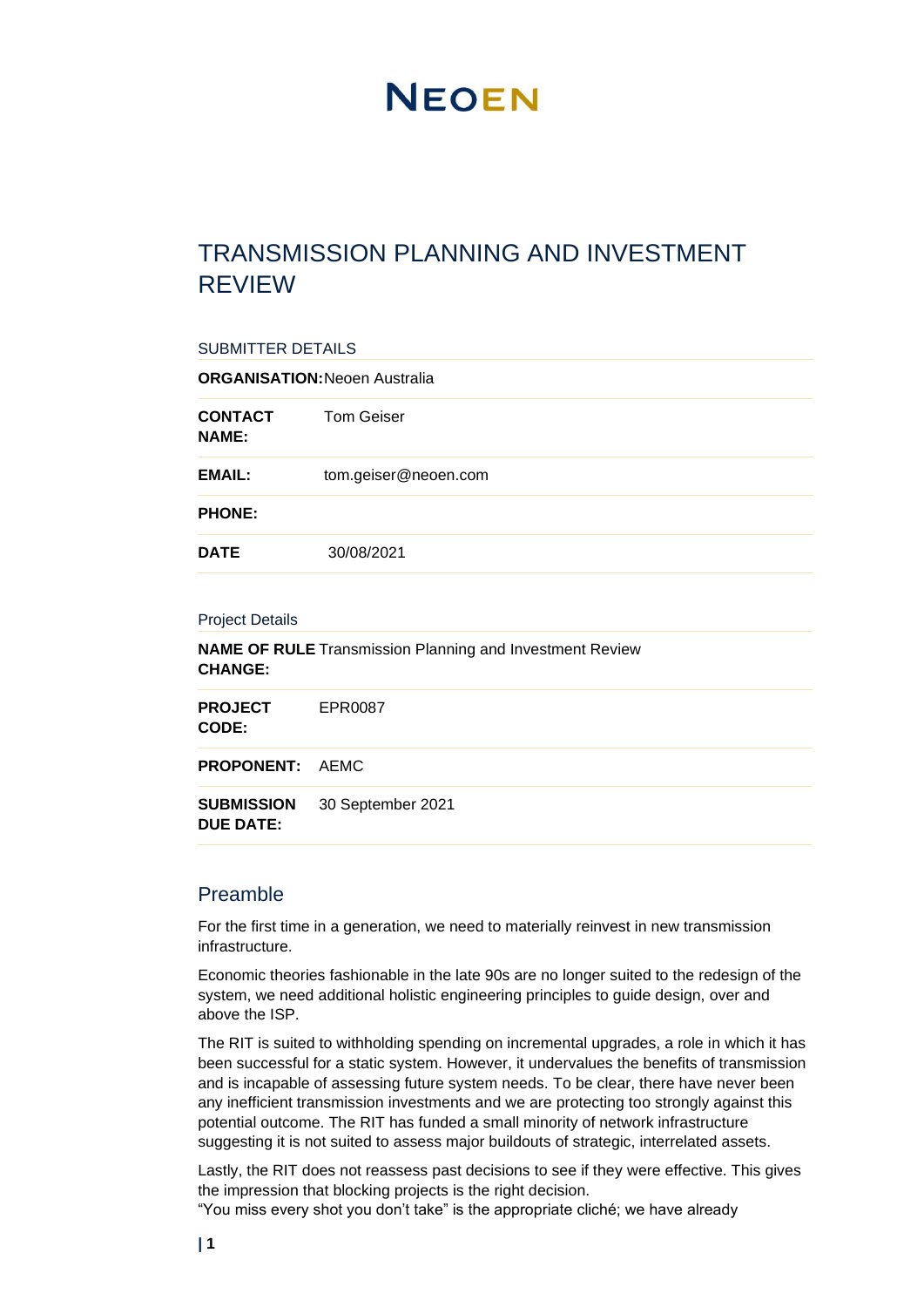squandered the opportunity to save consumers money yet don't assess it. In the past 6 years SA has spent around half a billion dollars on FCAS that they wouldn't have needed to pay with a second synchronous connection.

#### Issues:

#### Undervaluation

TUOS is wholly recovered from consumers, yet we measure market benefits not consumer benefits. The change in operating cost is not relevant to consumers who pay the marginal price multiplied by total consumption.

For the most part the RIT undervalues customer benefits by an order of magnitude by using the marginal volume of generation rather than the total consumption. SRMC models exacerbate the issue on top of this.

Reliability and security are also not properly valued. System operation is assumed to be system normal – forecasted planned maintenance is not accounted for and neither are "non-credible" contingencies. These events are not unlikely or unusual, they are *certain* to occur. "Non-credible" contingencies are an annual occurrence with costs exceeding \$100m p.a. Examples include the Callide trip, Basslink outages, QNI trip, VNI bushfire, and a few SA separations.

RIT models assume homogeneous and infinitely deep resources for potential new-build generation. This puts zero value on new connection potential from transmission projects and is an overly optimistic approximation of reality. Congestion is rife in the NEM and good connections with good resource are becoming scarce.

The RIT:

- Underestimates volumes by using marginal volumes
- Overestimates price difference by not using marginal price (weak impact)
- Underestimates price difference by using SRMC and excluding extreme prices
- Sensitivity to generator outages is modelled on a planned basis (if at all), not unplanned. Combined with SRMC calculation this nullifies the impact of generator outages, especially surprises.
- No valuation of low frequency, high impact events (FCAS, Energy & USE)
- No valuation of planned maintenance constraints (FCAS, Energy, curtailment)
- No valuation of new supply potential
- Reduced period of valuation, often shorter than asset lifetime
- Only values the benefits to a single region or two regions, should value entire NEM impacts
- No valuation of the benefits of increased trade and increased competition, including defraying market power.

These items above are indeed less certain than the current methodology. For instance, the frequency of an uncommon event could easily be halved or doubled within a study period.

It is better to model as fully as possible and account for uncertainties by altering return expectations. For example, the RIT conservatively estimates value which means it results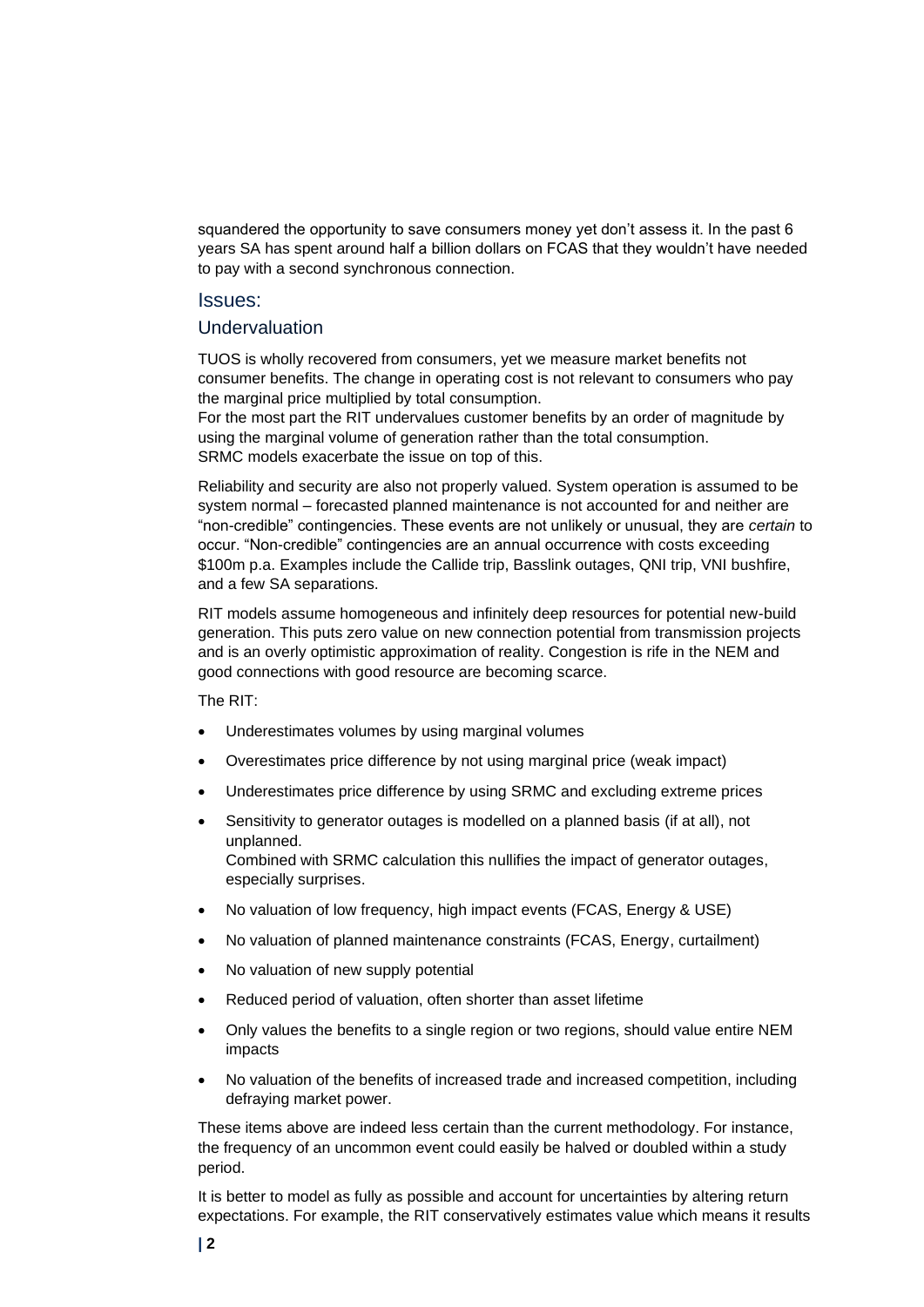in underinvestment and missed value. A new analysis method should fully account for value but expect higher net benefits to consumers to make up for uncertainty.

#### Discounting cashflows (timing risk)

Currently market benefits are discounted at ~6% suggesting modest risk held by the customer and an anticipation for *return on investment*. Given the conservative valuation methodology in the RIT, the use of a discount rate above the base rate simply further increases the hurdle to invest. Furthermore, the AER has shown a reluctance to have negative cashflows or mismatch in market benefits over time, which is not consistent with the idea that consumers are "investing" in transmission and expecting a return above inflation.

It would be better to have a complete evaluation of the consumer benefits and apply a higher discount rate to account for uncertainty and mismatches in value over time. We should aim that in a downside consumers get their money back, but generally have significant benefits. When testing downsides, a 3% discount rate should be used reflecting that consumers at least want to get their money back in real terms.

When assessing low frequency, high impact events the timing of an event will substantially affect consumer value. For instance, something expected to occur once per decade will have completely different NPV if it occurs at the beginning of the decade vs the end. This is also a challenge when valuing the benefit of early transmission construction as a mitigant to surprise generator retirement.

#### Capital sources

Consumer groups are simultaneously unwilling to pay for increased reliability or network upgrades, and upset with volatile energy prices.

This links back to the uncertainty of benefits – the costs are well known and borne by consumers, but they are not guaranteed to benefit. The undervaluation within the RIT methodology also frames the communication of benefits as to make them appear thinly positive and fragile to changes in assumptions.

Consumer groups and some within the economist fraternity would seek to shift some of the cost and risk onto generators. This necessarily increases net costs to consumers in several ways.

- Generator cost of capital is higher than TNSPs.
- Generator future revenues are uncertain and if required to take on new OPEX they can more easily become cashflow negative (leading to higher return expectations and/or lower debt).
- Generator lifetime is shorter than transmission projects. Amortisation will occur faster if capitalised, or if not, could be incompletely recovered if generation does not operate as long as expected.
- Imposing an additional cost on new generators increases the equilibrium wholesale price, resulting in windfall gains to grandfathered generators, with a large net negative impact on consumers.

The benefit of transmission to generators is access to customers. If they have to pay to access customers and customers do not guarantee them returns, there will be a risk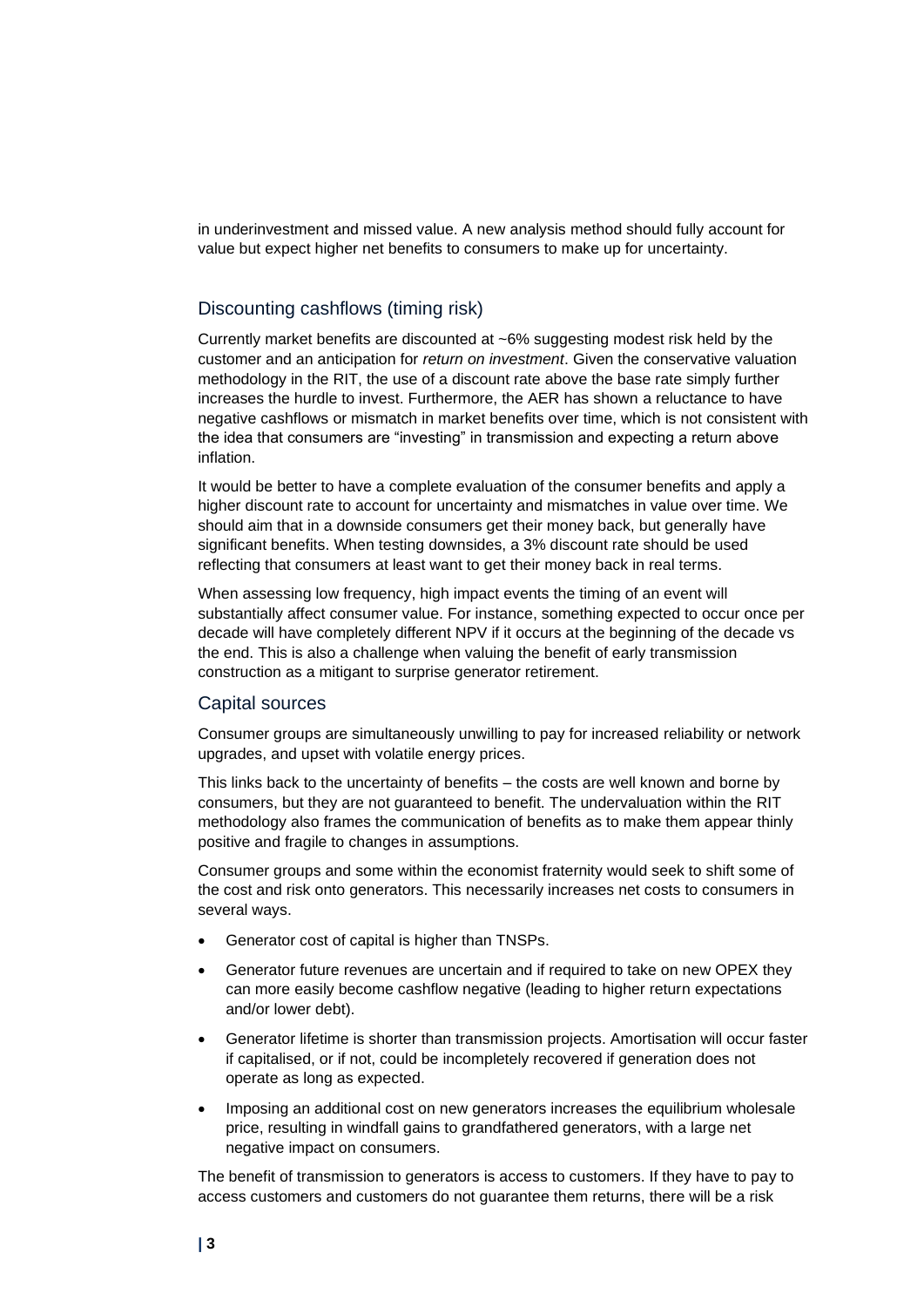premium associated with the transaction. Generators are stuck in the market once invested, they cannot simply abscond to another market.

The last potential source of capital is the Commonwealth. Several of these issues could be overcome by having governments bear the risks associated with timing and value uncertainty by partly funding transmission projects. Once value is confirmed ex post, capital can be recouped by selling the transmission asset to the TNSP. This would free up capital to be recycled into the next transmission project.

# Engineering Principles

The first generation hubs built in the NEM have similar network characteristics. They all have three or more parallel, redundant, high-voltages lines linking generation to the capital city. This characteristic is to account for planned and unplanned transmission outages that could disrupt supply. There are of course diminishing reliability returns to redundancy. Additional lines do assist to reduce congestion with increasing flow though.

At a minimum we should be aiming to have three parallel lines from Gladstone to Adelaide via the capital cities and new generation zones. A second Basslink would also be necessary to protect TAS against drought combined with interconnector outage. This structure will be essential by 2040 so when considering infrastructure buildout, we will only be assessing option design and timing, not if the assets are needed. Luckily, much of the needed infrastructure is pre-existing and only a few links between established meshes are required. The ISP is a subset of the half-dozen needed lines and when AEMO says these are "least regret" it should be read as "necessary sometime soon". Early construction of the necessary infrastructure looks bad in a cashflow analysis but would substantially reduce the impact of non-credible contingencies – which are guaranteed to occur. The blackouts in SA and QLD would have had significantly lower impact had those states already had redundant interstate links.

Revisiting the technical characteristics that make a good network, and what compromises need to be made to reduce costs should be explored early to give context to the transmission investment review.

In summary, Neoen anticipates underinvestment in transmission, and late construction of infrastructure that will soon be essential. As a generation business we could benefit from the volatility caused, but we are open about the issue because stability is our preferred investment environment.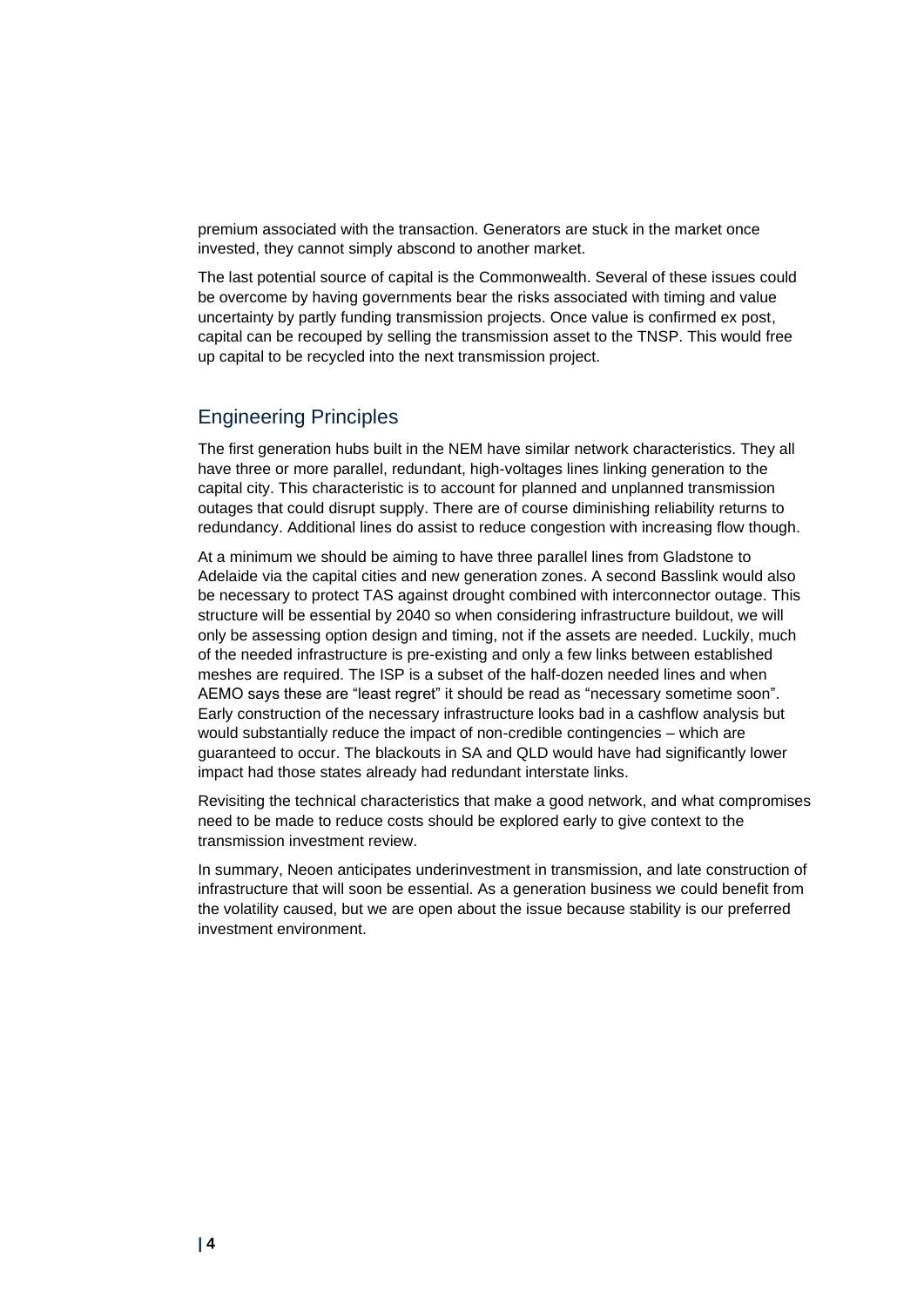

#### **Introduction**- Assessment criteria

| Do you agree with the Commission's proposed assessment<br>framework for this Review?                       | We question the need to immediately jump to price signals. This seems like an excuse to<br>shoehorn LMP into the process. LMP is not a leading indicator of anything.<br>We must base structures on empirical data rather than economic theory. To the extent that pricing<br>can be effectively developed that accurately represents physical outcomes we have no issue with<br>that.<br>Besides this the assessment framework is sound. |
|------------------------------------------------------------------------------------------------------------|-------------------------------------------------------------------------------------------------------------------------------------------------------------------------------------------------------------------------------------------------------------------------------------------------------------------------------------------------------------------------------------------------------------------------------------------|
| Are there any additional criteria the Commission should consider<br>as a part of its assessment framework? | The wider economic and societal impact of effective transmission networks.                                                                                                                                                                                                                                                                                                                                                                |

**CHAPTER 3** – Issues in the regulatory framework and processes for planning of major transmission projects

| Implications of increased uncertainty for the ex-ante incentive-based regulatory framework                                                                                                                                          |                                                                                                                                                                                                                                                                                                                                                                                                                                                       |  |
|-------------------------------------------------------------------------------------------------------------------------------------------------------------------------------------------------------------------------------------|-------------------------------------------------------------------------------------------------------------------------------------------------------------------------------------------------------------------------------------------------------------------------------------------------------------------------------------------------------------------------------------------------------------------------------------------------------|--|
| Do you agree with that the identified factors contribute to an<br>increase to the uncertainty surrounding major transmission<br>projects, relative to BAU projects? Are there other factors that<br>should be taken into account?   | Yes agreed.<br>Additional factors are listed in the preamble to this submission.<br>Furthermore, the benefits of major transmission projects are altered by the timing and sequence<br>of other major projects.                                                                                                                                                                                                                                       |  |
| Do you consider that the current ex-ante incentive-based<br>approach to regulation is appropriate for major transmission<br>projects? Why? Are there opportunities to drive more efficient<br>expenditure and operational outcomes? | Not completely. As mentioned, it encourages overestimation of cost to act as a buffer.<br>Outside that the hurdle difficulty for TNSPs discourages proposing projects in the first place.<br>The issue is less about efficiency and more about robustness. We need to be making decisions<br>for a robust network even if it is slightly inefficient. The cost of overspending on transmission is<br>linear, but the cost of underinvesting is cubic. |  |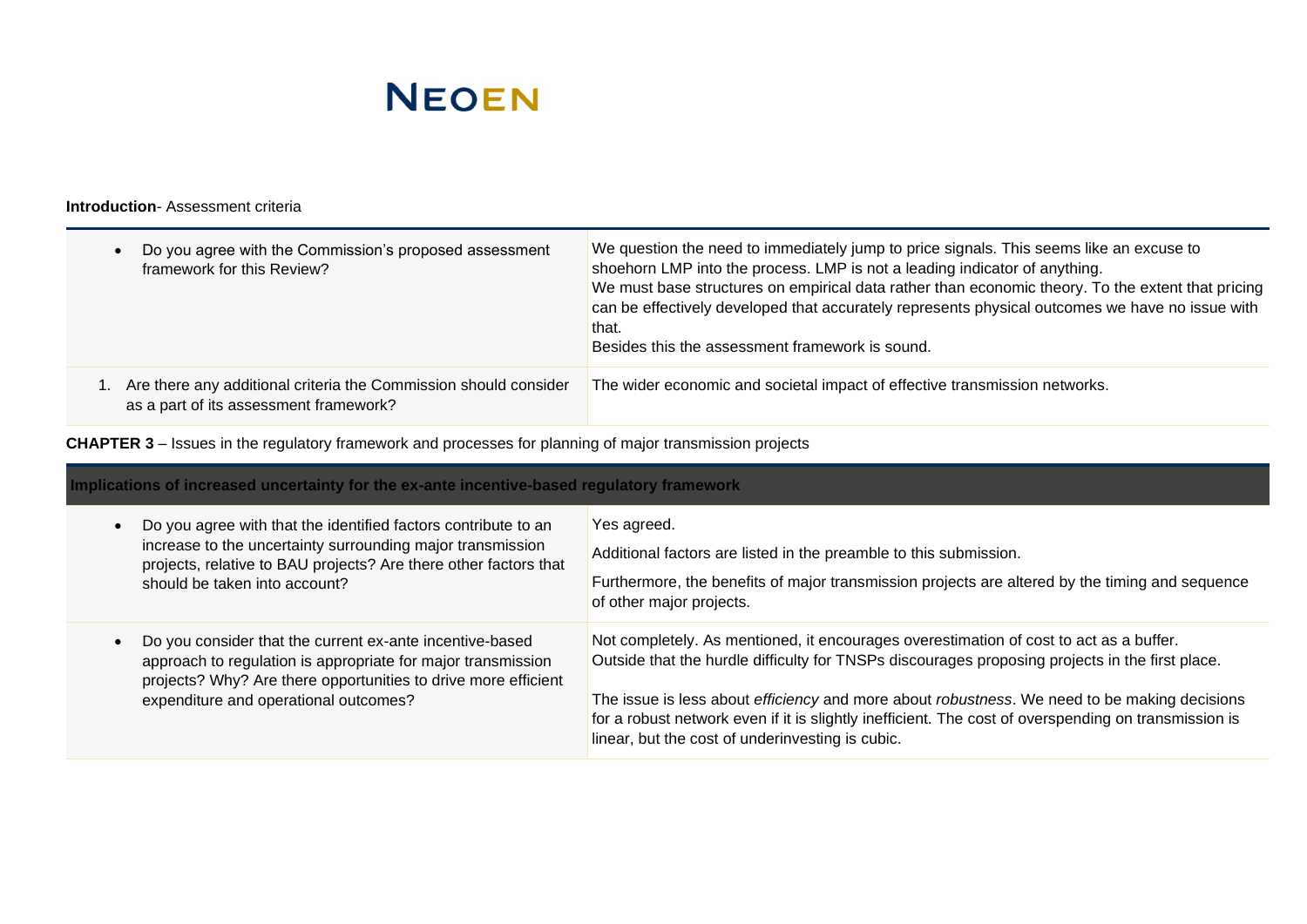| Do you agree that the Review should take forward this issue as<br>a priority issue? If not, why?                                                                                      | Yes.                                                                                                                                                                                                                                                                                         |  |
|---------------------------------------------------------------------------------------------------------------------------------------------------------------------------------------|----------------------------------------------------------------------------------------------------------------------------------------------------------------------------------------------------------------------------------------------------------------------------------------------|--|
| <b>Economic assessment of major transmission projects</b>                                                                                                                             |                                                                                                                                                                                                                                                                                              |  |
| Are there opportunities to streamline the economic<br>assessments of ISP and non-ISP projects without<br>compromising their rigour? If so, how could the framework be<br>streamlined? | If the Commonwealth was initially a 50% investor in the project it could streamline the move to an<br>investment decision without being derailed by variations in assumptions.<br>Then as certainty grows over time more capital can be moved to the RAB and repay the<br>transmission fund. |  |
| Do you agree that the RIT-T has a clearer value-add in relation<br>to non-ISP projects? If not, why?                                                                                  | Only in identifying projects, and theoretically there are better ways to do this too.<br>As previously mentioned, the RIT does not correctly measure benefits.                                                                                                                               |  |
| Do you agree that the Review should take forward this issue as<br>a priority issue? If not, why?                                                                                      | Yes.                                                                                                                                                                                                                                                                                         |  |

### **Benefits included in planning processes**

|  | 2. Are the benefits included in current planning processes sufficiently<br>broad to capture the drivers of major transmission investment?<br>Does the scale and pace of the NEM's energy transition<br>necessitate inclusion of other classes of market benefits or wider<br>economic benefits? If so, what kind of other classes of market<br>benefits or wider economic benefits should be included? | As previously mentioned wider economic benefits should be considered.<br>However, we agree with the commission that wider socioeconomic benefits should not justify an<br>increase to the RAB that would eventually be recouped from consumers. That is; the consumer<br>should never pay more than the consumer benefits. In fact, it may be preferred for taxpayers to<br>shoulder more of the cost if it can maximise total economic benefits (e.g. stimulate productive<br>demand). This practise is already present in road, rail, and communication sectors.<br>A good example is the Japanese government's privatisation of high speed rail at a loss, in the<br>knowledge that cheaper fares would facilitate widespread use which would increase benefits in<br>housing and employment. |
|--|--------------------------------------------------------------------------------------------------------------------------------------------------------------------------------------------------------------------------------------------------------------------------------------------------------------------------------------------------------------------------------------------------------|--------------------------------------------------------------------------------------------------------------------------------------------------------------------------------------------------------------------------------------------------------------------------------------------------------------------------------------------------------------------------------------------------------------------------------------------------------------------------------------------------------------------------------------------------------------------------------------------------------------------------------------------------------------------------------------------------------------------------------------------------------------------------------------------------|
|--|--------------------------------------------------------------------------------------------------------------------------------------------------------------------------------------------------------------------------------------------------------------------------------------------------------------------------------------------------------------------------------------------------------|--------------------------------------------------------------------------------------------------------------------------------------------------------------------------------------------------------------------------------------------------------------------------------------------------------------------------------------------------------------------------------------------------------------------------------------------------------------------------------------------------------------------------------------------------------------------------------------------------------------------------------------------------------------------------------------------------------------------------------------------------------------------------------------------------|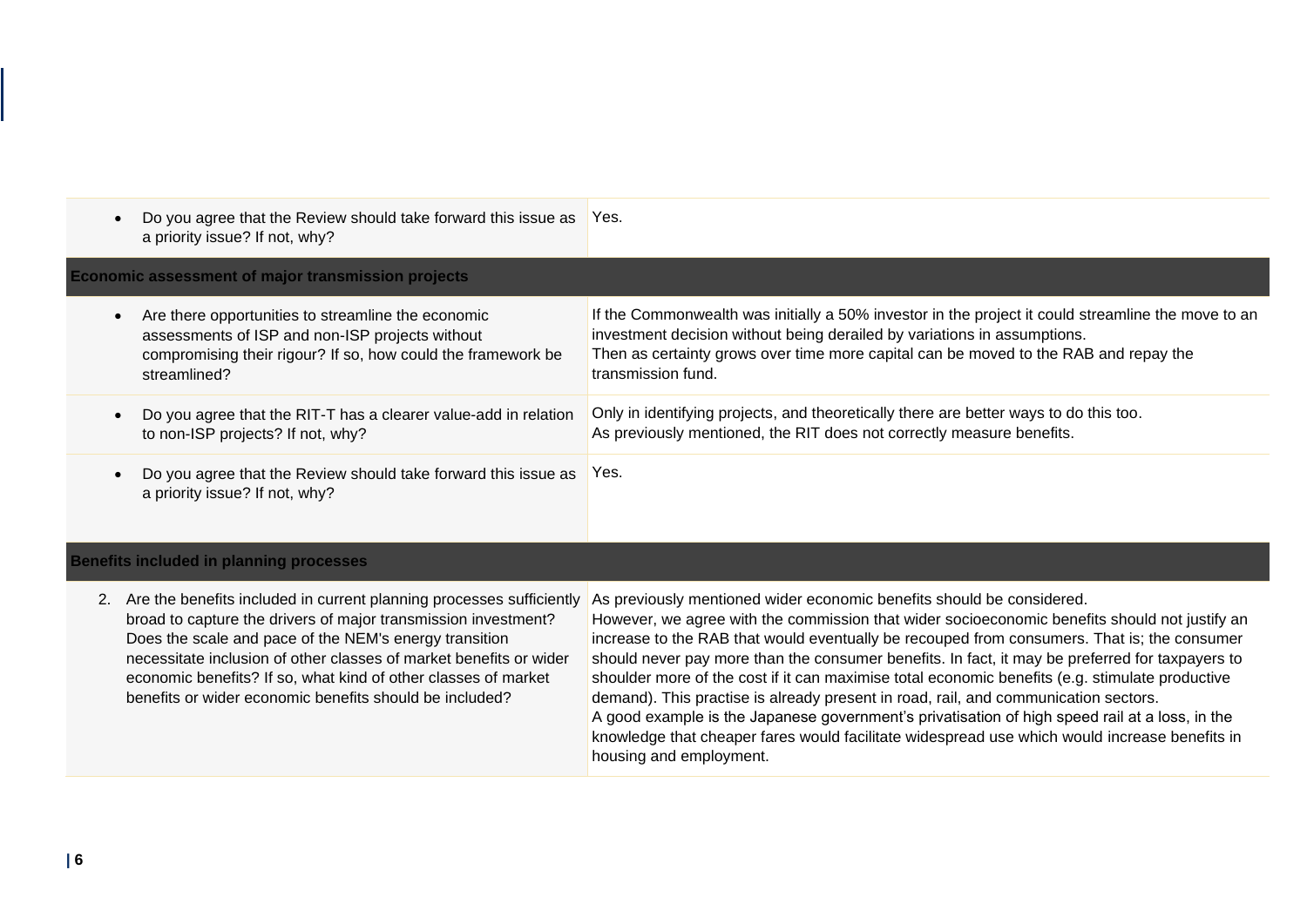|    |                                                                                                                                                                   | For energy intensive industry TUOS is a barrier to entry, and it incentivises inefficient investment<br>in duplicate assets or generation as an avoidance strategy.                                                                                                                                                                                                                                                                                                                                                                                                                                                                                                                                                                                                                                                                                                                                                                    |
|----|-------------------------------------------------------------------------------------------------------------------------------------------------------------------|----------------------------------------------------------------------------------------------------------------------------------------------------------------------------------------------------------------------------------------------------------------------------------------------------------------------------------------------------------------------------------------------------------------------------------------------------------------------------------------------------------------------------------------------------------------------------------------------------------------------------------------------------------------------------------------------------------------------------------------------------------------------------------------------------------------------------------------------------------------------------------------------------------------------------------------|
| 3. | Are major transmission projects failing to satisfy economic<br>assessments because certain benefits (market or non-market) are<br>not permitted to be quantified? | Yes. A TNSP will not take a project to RIT without outsized benefits at the outset.<br>A merely good project will not clear a RIT-T.                                                                                                                                                                                                                                                                                                                                                                                                                                                                                                                                                                                                                                                                                                                                                                                                   |
|    | 4. Are changes warranted to the manner in which carbon emissions<br>inform transmission planning and regulatory processes?                                        | Carbon emissions should inform marginal price outcomes for the consumer benefits. Given the<br>future imposition of carbon border adjustments federal governments would be incentivised to<br>collect carbon tax revenue themselves.<br>Emissions should also add to the wider social benefits.                                                                                                                                                                                                                                                                                                                                                                                                                                                                                                                                                                                                                                        |
| 5. | Do you agree that the Review should take forward this issue as a<br>priority issue? If not, why?                                                                  | Yes.                                                                                                                                                                                                                                                                                                                                                                                                                                                                                                                                                                                                                                                                                                                                                                                                                                                                                                                                   |
|    | <b>Guidance on hard to monetise benefits</b>                                                                                                                      |                                                                                                                                                                                                                                                                                                                                                                                                                                                                                                                                                                                                                                                                                                                                                                                                                                                                                                                                        |
| 6. | What classes of market benefits are hard to monetise? Is there a<br>way that these benefits could be made easier to quantify?                                     | Ancillary costs are hard to precisely estimate, much like other consumer benefits. The cost of low<br>frequency, high impact events is significant but not realistically measured through a market benefit<br>test. FCAS costs are often driven by shocks rather than median market conditions.<br>Historical outcomes are an excellent source of information on value; however they have a large<br>range of uncertainty when applied to future scenarios.<br>Competition is even harder to value because it relies on what-if analysis over an enormous range<br>of potential conditions. Again, empirical evidence can inform a range of potential outcomes based<br>on metrics such as price separation, price setter behaviour, and interregional trade volumes.<br>Other jurisdictions use price separation as an indicator of too much market power, and this can<br>trigger investment in transmission to quash the behaviour. |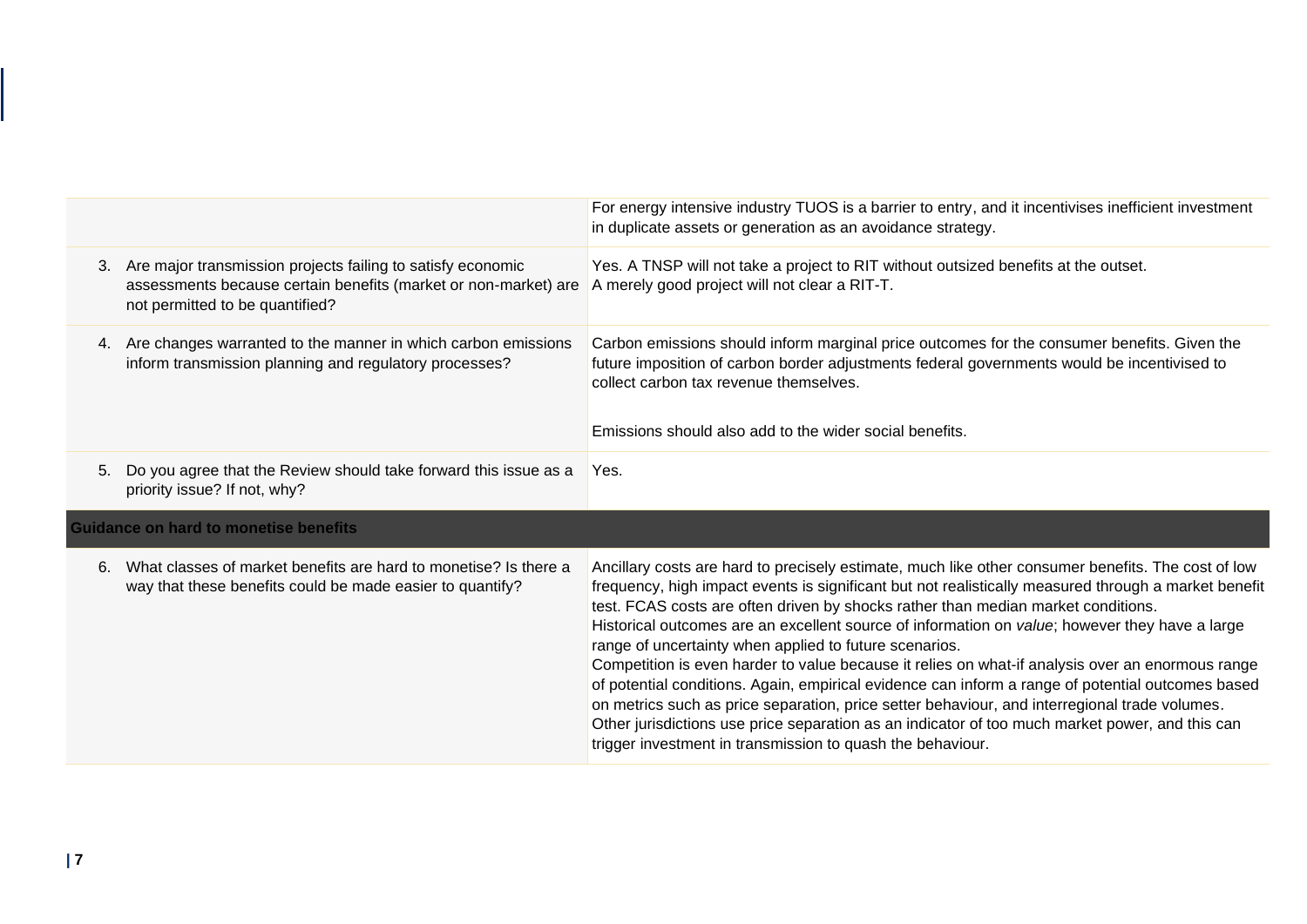| 7. | Would guidance on hard to monetise benefits improve the<br>timeliness at which projects proceed through the regulatory<br>process?                                                                                                                             | Yes, but we must be comfortable with higher uncertainty or lower accuracy.                                                                                                                                                                                                                                                                                                                                                                                                                                      |
|----|----------------------------------------------------------------------------------------------------------------------------------------------------------------------------------------------------------------------------------------------------------------|-----------------------------------------------------------------------------------------------------------------------------------------------------------------------------------------------------------------------------------------------------------------------------------------------------------------------------------------------------------------------------------------------------------------------------------------------------------------------------------------------------------------|
| 8. | Do you agree that the Review should take forward this issue as a<br>priority issue? If not, why?                                                                                                                                                               | Yes.                                                                                                                                                                                                                                                                                                                                                                                                                                                                                                            |
|    | <b>Market versus consumer benefits test</b>                                                                                                                                                                                                                    |                                                                                                                                                                                                                                                                                                                                                                                                                                                                                                                 |
| 9. | Do you consider that there are certain changes that have occurred<br>in the energy sector that warrant reconsidering the merits of a<br>market versus consumer benefits test? If yes, what are these<br>changes and why do they require revisiting this issue? | No changes have occurred. The ACCC should not have moved to a market benefits test in the<br>first place.<br>It does not make sense for generator lost profits to be subtracted from a benefits test when<br>consumers pay for the transmission.<br>Put another way, the investment test should effectively allow consumers to band together to<br>defray generator market power or access more efficient generation options in other geographies.<br>Not to do so is protectionism for inefficient generators. |
|    | 10. Do you agree that the Review should take forward this issue as a<br>priority issue? If not, why?                                                                                                                                                           | Yes. This is the highest priority issue.                                                                                                                                                                                                                                                                                                                                                                                                                                                                        |
|    | <b>Treatment of non-network options</b>                                                                                                                                                                                                                        |                                                                                                                                                                                                                                                                                                                                                                                                                                                                                                                 |
|    | 11. Do you agree that there are barriers for non-network options in<br>economic assessments? If so, do you agree with the barriers<br>identified? Are there any further barriers? How should these<br>barriers be addressed?                                   | Yes. Please contact us to discuss additional barriers.                                                                                                                                                                                                                                                                                                                                                                                                                                                          |
|    | 12. Do you agree that the Review should take forward this issue as a<br>priority issue? If not, why?                                                                                                                                                           | Yes.                                                                                                                                                                                                                                                                                                                                                                                                                                                                                                            |
|    |                                                                                                                                                                                                                                                                |                                                                                                                                                                                                                                                                                                                                                                                                                                                                                                                 |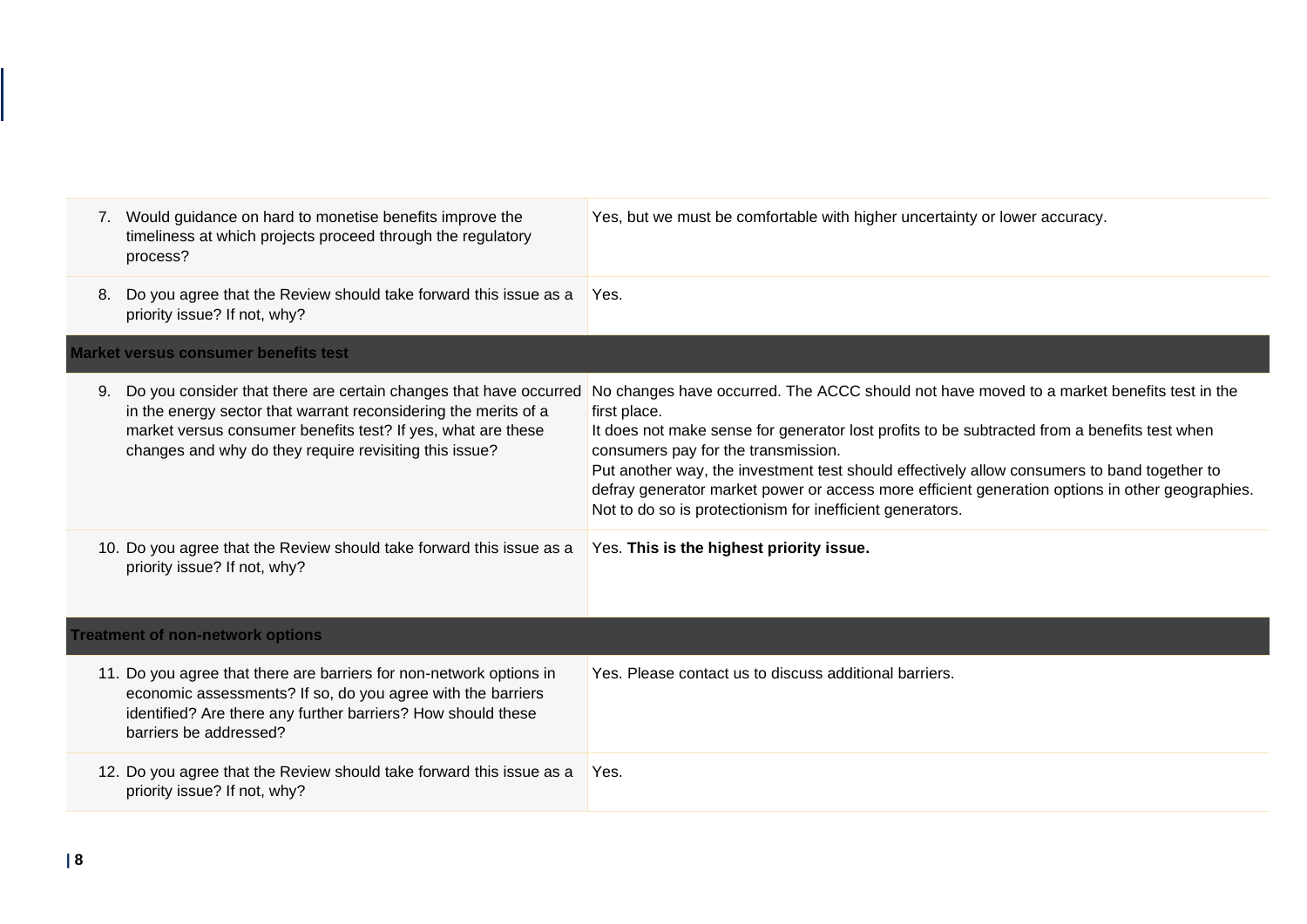| <b>Balancing TNSP's exclusive right to build and own transmission projects</b>                                                                                                                             |                                                                                                                                                                                                                                                                                                                                                                                                                                                                         |  |
|------------------------------------------------------------------------------------------------------------------------------------------------------------------------------------------------------------|-------------------------------------------------------------------------------------------------------------------------------------------------------------------------------------------------------------------------------------------------------------------------------------------------------------------------------------------------------------------------------------------------------------------------------------------------------------------------|--|
| 13. Are there features of financing infrastructure projects used in other<br>sectors that should be considered in the context of the efficient<br>and timely delivery of major transmission projects?      | We are not familiar enough with the financing process of transmission to provide advice.<br>We suggest speaking to the CEFC and the PEC proponents.                                                                                                                                                                                                                                                                                                                     |  |
| 14. Should the delivery of transmission projects be made contestable?<br>If not, why?                                                                                                                      | Yes, including generator connections. TNSPs have no incentive to optimise the cost of generator<br>connection assets and there are obvious differences between jurisdictions.<br>The contestability of general transmission construction could improve final costs and increase<br>competition.<br>We have no comment on ownership.                                                                                                                                     |  |
| 15. What options, other than changes to the right of TNSPs to<br>provide regulated transmission assets, could be considered to<br>ensure timely investment and delivery of major<br>transmission projects? | As previously mentioned, the establishment of a Commonwealth fund to facilitate transmission<br>construction around the nation.<br>Given the reduced risk profile for the eventual owner, their expected returns should be lower.<br>The Commonwealth fund could discover the lowest cost of capital by organising an auction of the<br>transmission asset. To the extent that operation is cut out of ownership this would effectively<br>become an asset backed bond. |  |
| 16. Do you agree that the Review should take forward this issue as a<br>priority issue? If not, why?                                                                                                       | Yes.                                                                                                                                                                                                                                                                                                                                                                                                                                                                    |  |
| <b>Treatment of 'early works'</b>                                                                                                                                                                          |                                                                                                                                                                                                                                                                                                                                                                                                                                                                         |  |
| 17. Do stakeholders seek further clarity on the meaning of preparatory Yes.<br>activities and early works?                                                                                                 |                                                                                                                                                                                                                                                                                                                                                                                                                                                                         |  |

# **CHAPTER 4** – Issues in the regulatory framework and processes for transmission investment, financing, and delivery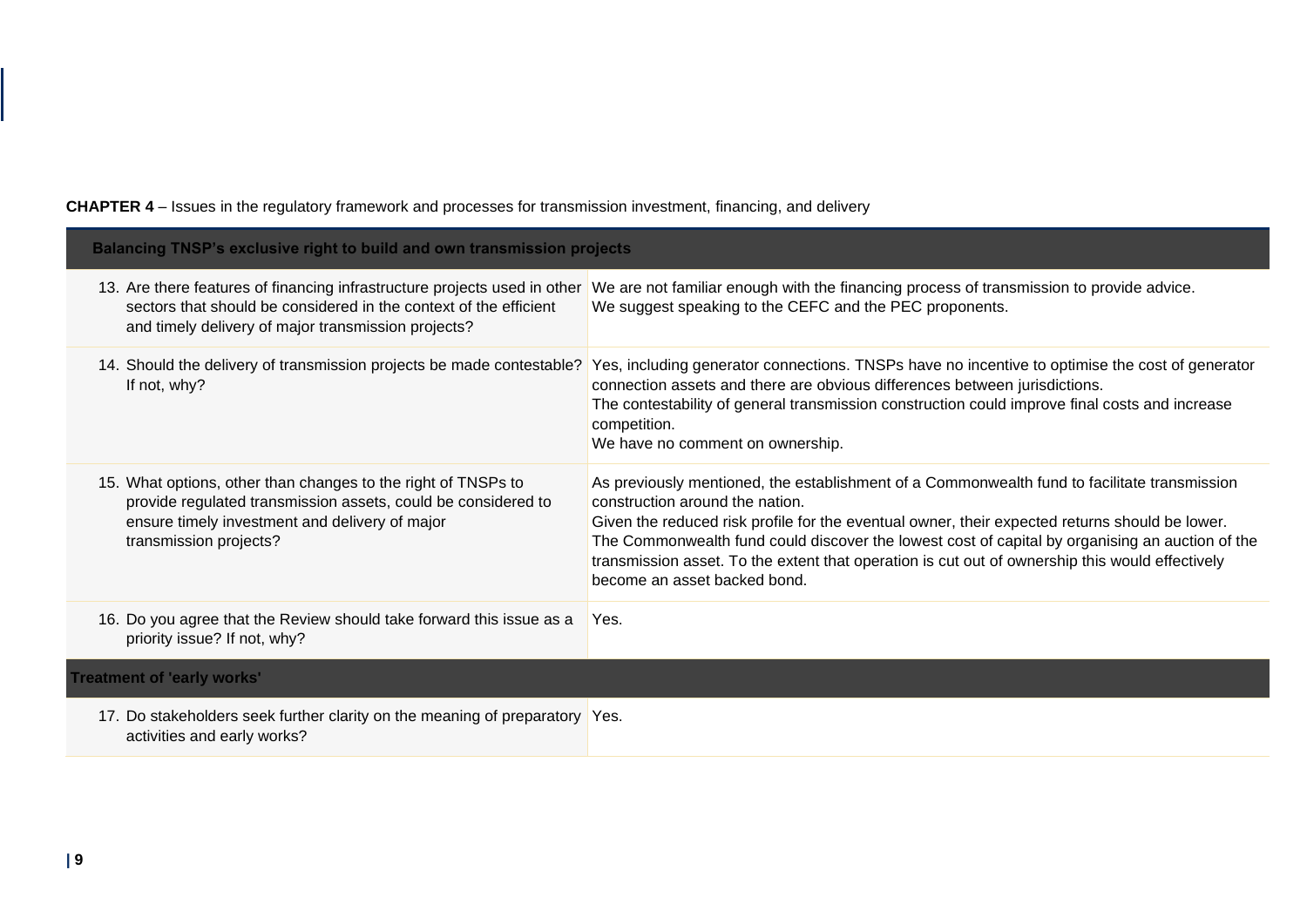| 18. Should the Commission consider how the costs of early works can<br>be recovered?                                                                                                                                                      | Yes, allowing for early work can speed up delivery and provide optionality in routes.<br>However, we have concerns with governments backing early works as it makes it hard to change<br>options, and creates a political reason to choose an option. Independence from politics is<br>welcome.<br>Alternatively, if TNSPs are given too much latitude to spend money on early works it could result<br>in waste.<br>Independence, transparency, optionality, and early realisation of consumer value should be the<br>goals. |  |
|-------------------------------------------------------------------------------------------------------------------------------------------------------------------------------------------------------------------------------------------|-------------------------------------------------------------------------------------------------------------------------------------------------------------------------------------------------------------------------------------------------------------------------------------------------------------------------------------------------------------------------------------------------------------------------------------------------------------------------------------------------------------------------------|--|
| 19. Do you agree that the Review should take forward this issue as a<br>priority issue? If not, why?                                                                                                                                      | Yes.                                                                                                                                                                                                                                                                                                                                                                                                                                                                                                                          |  |
| Processes for jurisdictional environmental and planning approval                                                                                                                                                                          |                                                                                                                                                                                                                                                                                                                                                                                                                                                                                                                               |  |
| 20. Would additional clarity on cost recovery arrangements for<br>preparatory activities or early work improve a TNSP's ability to<br>meet jurisdictional requirements in a timely manner?                                                | No comment.                                                                                                                                                                                                                                                                                                                                                                                                                                                                                                                   |  |
| 21. Do jurisdictional planning and environmental requirement intersect No comment.<br>with the national transmission planning and investment<br>frameworks in ways that are not discussed above and may require<br>further consideration? |                                                                                                                                                                                                                                                                                                                                                                                                                                                                                                                               |  |
| 22. Do you agree that the Review should take forward this issue as a<br>priority issue? If not, why?                                                                                                                                      | No comment.                                                                                                                                                                                                                                                                                                                                                                                                                                                                                                                   |  |
|                                                                                                                                                                                                                                           |                                                                                                                                                                                                                                                                                                                                                                                                                                                                                                                               |  |

# **OTHER COMMENTS**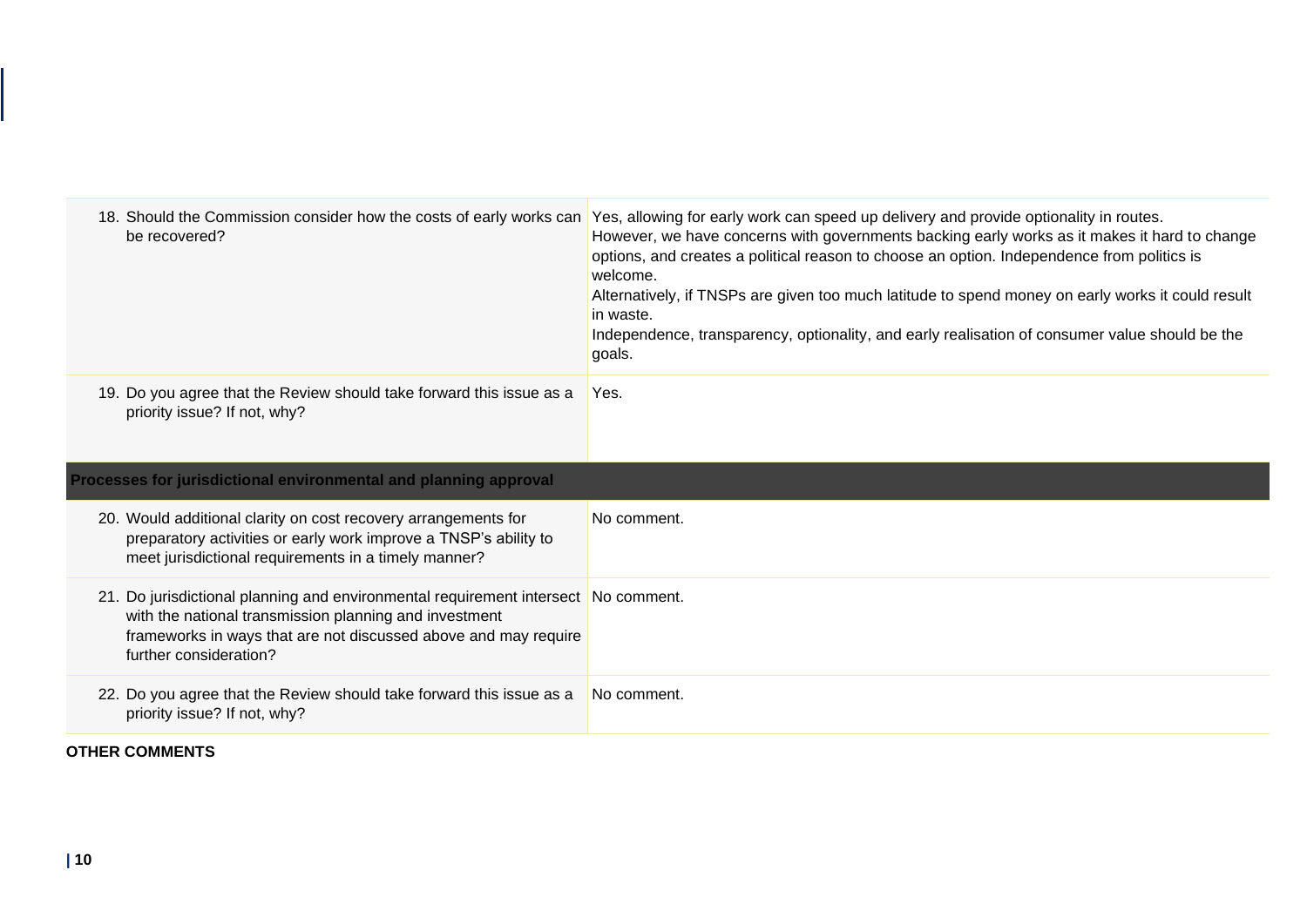| Please provide any further comment relating to issues<br>discussed in the chapters 1-4 of the consultation paper.                                                   | No comment. |
|---------------------------------------------------------------------------------------------------------------------------------------------------------------------|-------------|
| Please discuss any further issues the Commission should take<br>forward in this review in relation to topics covered in chapters 1-<br>4 of the consultation paper. | 1NA         |

### **Template for Material change in network infrastructure project costs rule change request**

**CHAPTER 5** – Material change in network infrastructure project costs rule change request

| Who should decide whether the RIT-T must be reapplied?                                                            |                          |  |
|-------------------------------------------------------------------------------------------------------------------|--------------------------|--|
| 23. Should this decision remain the responsibility of the proponent or<br>should it be a matter for the AER? Why? | General comments at end. |  |
| 24. If the decision remains with the proponent, should the AER have<br>the right to test that opinion?            | General comments at end. |  |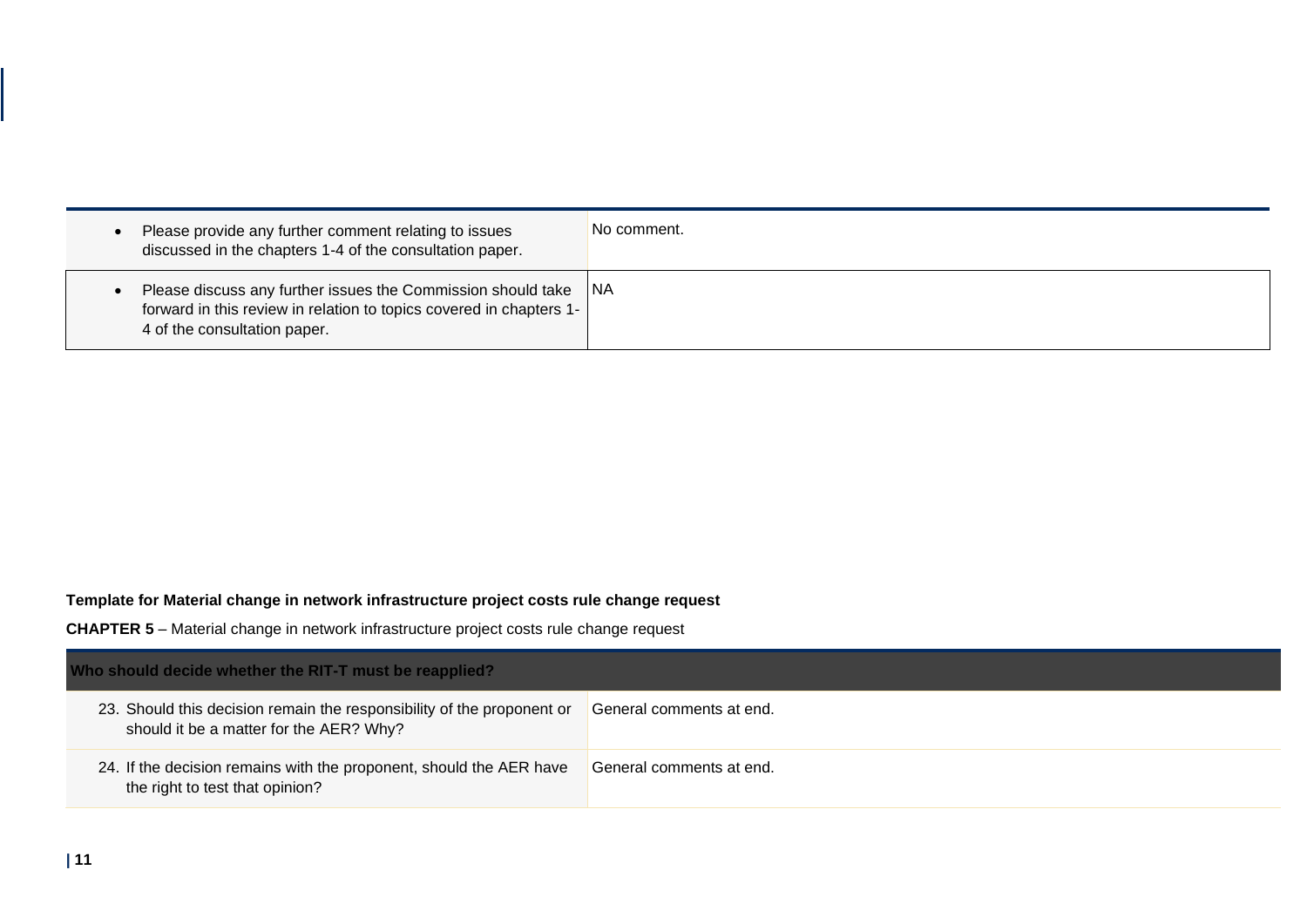| <b>Cost thresholds</b>                                                                                                                                                                                  |                          |  |
|---------------------------------------------------------------------------------------------------------------------------------------------------------------------------------------------------------|--------------------------|--|
| 25. Should the NER include a requirement to reapply the RIT, or<br>update analysis, when costs increase above specified thresholds?<br>If so, do you have a view as to what those thresholds should be? | General comments at end. |  |
| 26. Do you consider this requirement should apply to all RIT projects<br>or only those above a particular cost threshold/s? If so, do you<br>have a view as to what the threshold/s should be?          | General comments at end. |  |
| 27. Do you have any views regarding the suggested alternative<br>"decision rule" approach?                                                                                                              | General comments at end. |  |
| 28. Should updated project cost data be provided to AEMO to help<br>improve the accuracy of the ISP?                                                                                                    | General comments at end. |  |
| 29. Do you have any other suggestions regarding alternative ways to<br>manage cost increases?                                                                                                           | General comments at end. |  |
| <b>Requirements when reapplying the RIT</b>                                                                                                                                                             |                          |  |
| 30. Should the requirement to reapply the RIT be more targeted?                                                                                                                                         | General comments at end. |  |
| 31. Should any additional analysis and modelling that is required to be General comments at end.<br>undertaken be published and subject to public consultation?                                         |                          |  |
| <b>Trigger to reapply the RIT</b>                                                                                                                                                                       |                          |  |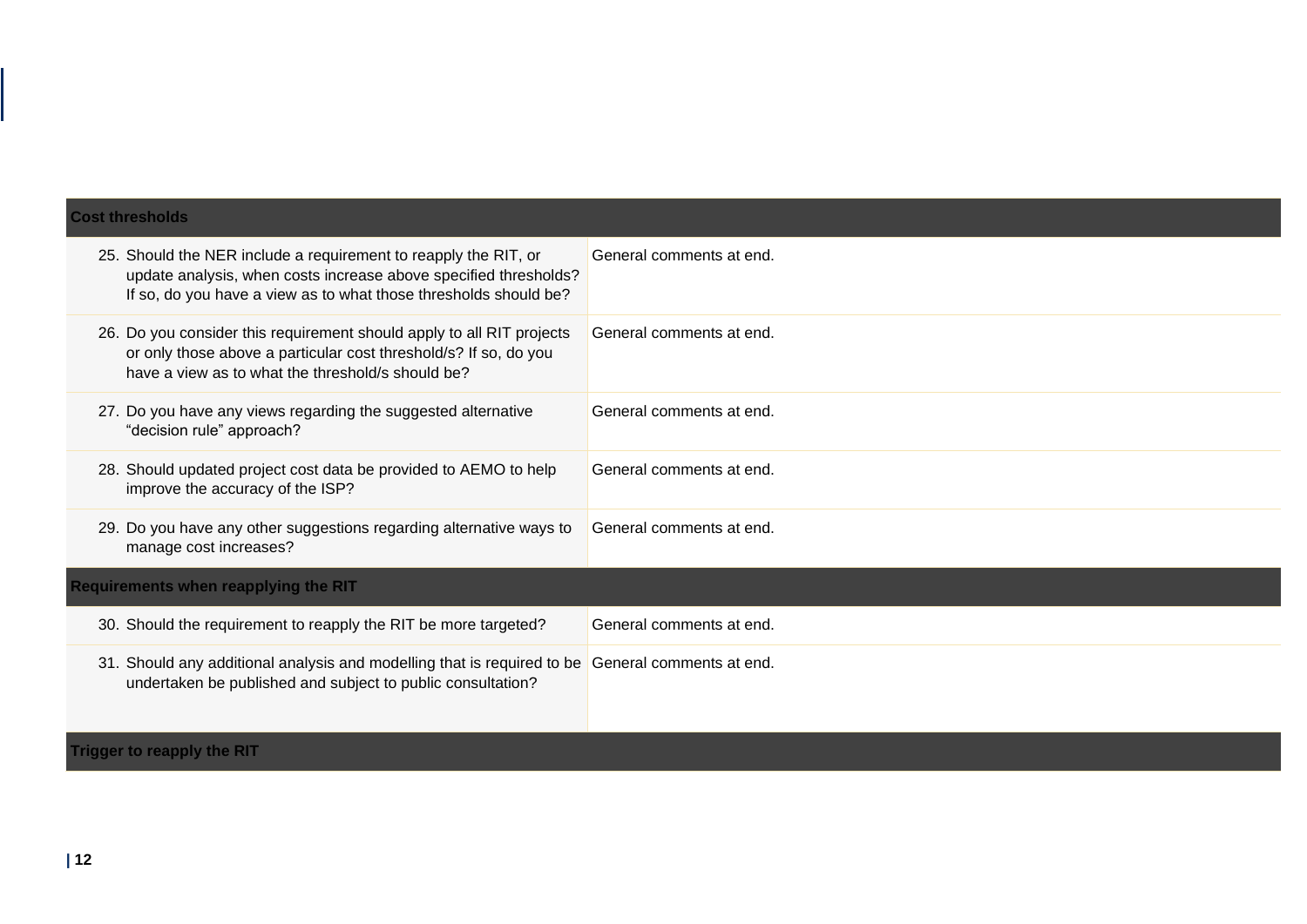| 32. Do you have any views as to how the requirement to reapply the<br>RIT should be given effect, including for contingent and non-<br>contingent projects?                                                                                                                            | General comments at end.                                                                                                                       |
|----------------------------------------------------------------------------------------------------------------------------------------------------------------------------------------------------------------------------------------------------------------------------------------|------------------------------------------------------------------------------------------------------------------------------------------------|
| 33. Should there be a cut-off point (e.g. once the AER approves the<br>CPA, or once construction commences) beyond which any<br>requirement to update analysis cannot be triggered? If so, what<br>would be an appropriate cut-off point?                                              | General comments at end.                                                                                                                       |
| 34. Should there be a limit on how many times RIT analysis must<br>be updated?                                                                                                                                                                                                         | General comments at end.                                                                                                                       |
| <b>Should RIT cost estimates be more rigorous?</b>                                                                                                                                                                                                                                     |                                                                                                                                                |
| 35. Do you consider that the current level of rigour used for RIT cost<br>estimates is suitable? If not, what level of rigour is appropriate? In<br>particular, would it be appropriate to require an AACE 2 estimate<br>(i.e. a detailed feasibility study) for each credible option? | General comments at end.                                                                                                                       |
| 36. If more detailed cost estimates are required at the RIT stage,<br>should this apply to all RIT projects, or only to larger projects? If<br>so, which projects should be subject to this requirement?                                                                               | General comments at end.                                                                                                                       |
| 37. Do you have any other suggestions to address the issues raised<br>in the rule change request?                                                                                                                                                                                      | General comments at end.                                                                                                                       |
| <b>OTHER COMMENTS</b>                                                                                                                                                                                                                                                                  |                                                                                                                                                |
| Please provide any further comments on this chapter.                                                                                                                                                                                                                                   | In the context of PEC, the RIT-T started so long ago that steel prices have doubled in the<br>meantime. Aluminium is about 60% more expensive. |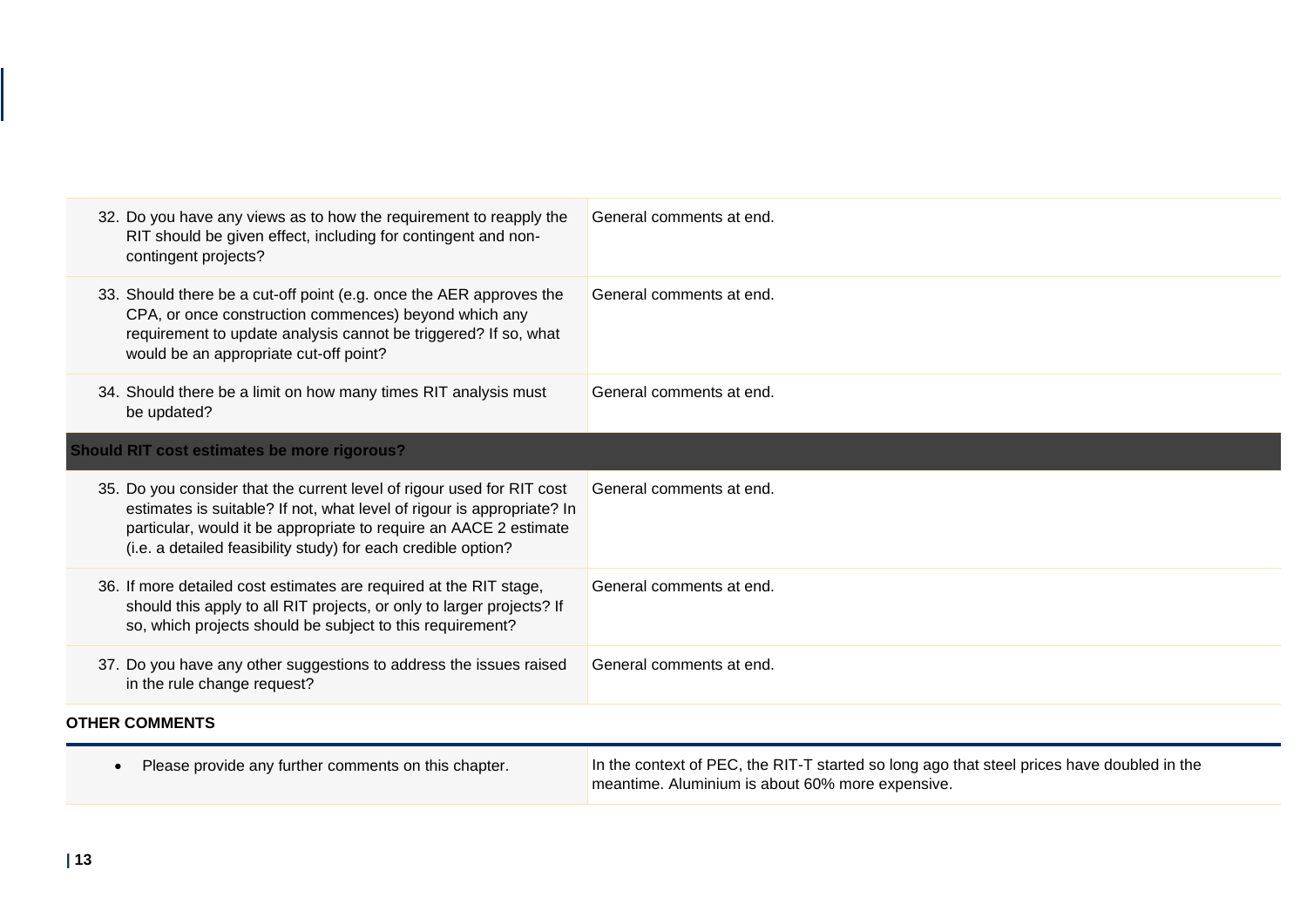The RIT-T resulted in a squandered opportunity to build when optimal, i.e. when steel is cheap and power is expensive. Nevertheless, the project remains firmly in the public interest even with the higher construction costs.

Likewise, further delays to implementation simply extinguishes consumer savings. There is a consumer cost to a protracted economic test.

In other industries project cost can be pegged to commodity prices. If this is the reason for the change in price the AER should pre-emptively set a combined commodity price beyond which the project is cancelled.

We agree with the proponents that there is a perverse incentive for TNSPs to inflate construction costs. If there is transparency on how costs have changed, and the project is still valuable it should not be delayed. Redoing the RIT-T is simply a delay. Arbitrary thresholds on value are not the right metric.

The AER needs a different way to exercise discretion on stopping a project with minor net benefits that has an unexpected increase in costs.